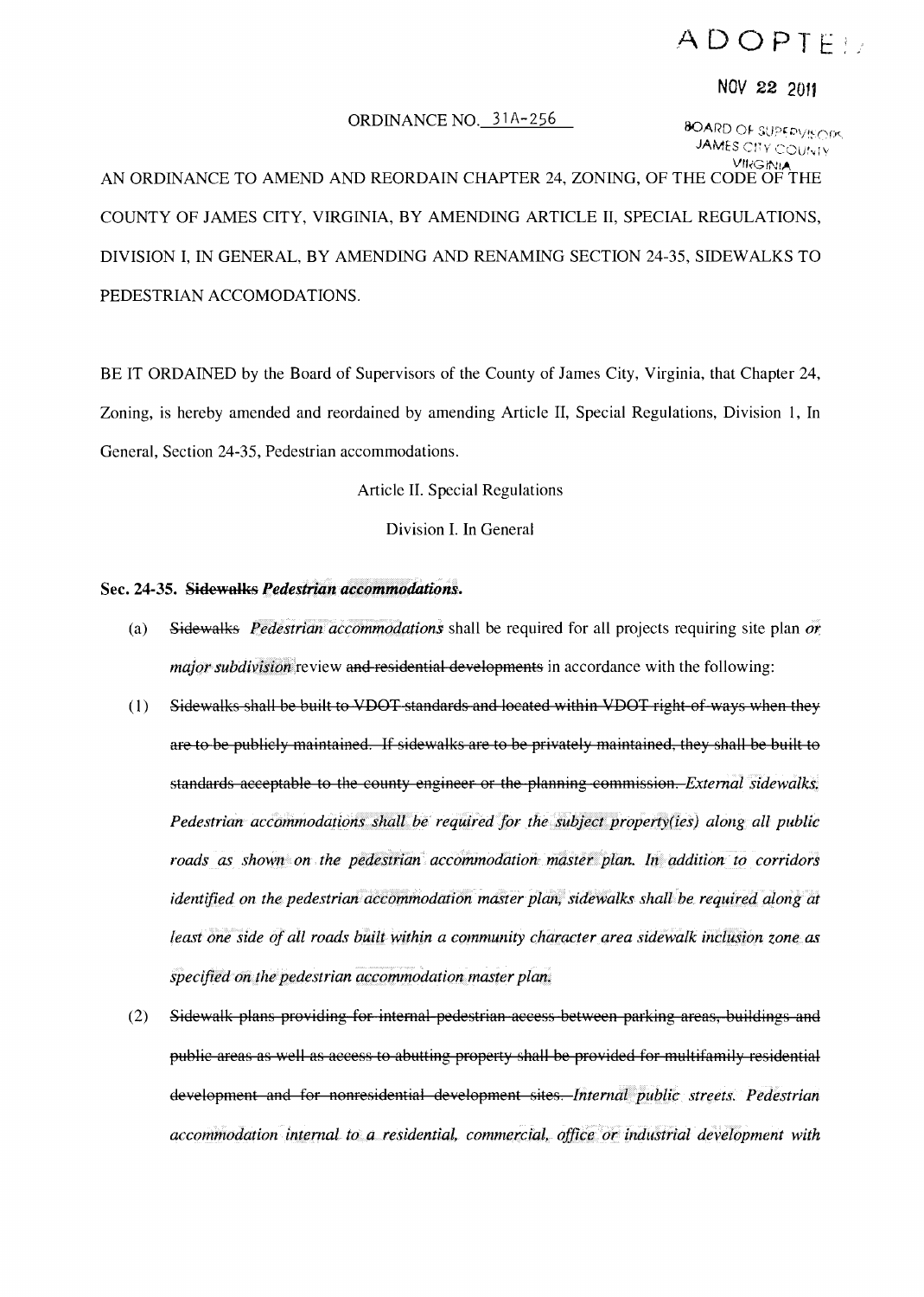public streets shall be required pursuant to the Secondary Street Acceptance Requirements found in 24VAC30-92, as amended.

- Sidewalks shall be provided along all existing public roads abutting property to be developed.  $(3)$ Internal private streets.
	- a. Pedestrian accommodation internal to a residential, commercial, or office development with private streets shall be required on at least one side of all internal streets.
	- b. For development designated by the Comprehensive Plan as mixed use; moderate density residential; or the residential, commercial, and office sections of an economic opportunity area, pedestrian accommodations shall be required on both sides of the private streets.
	- c. Sidewalks on private streets shall not be required internal to industrial parks or industrial sections of areas designated economic opportunity on the Comprehensive Plan.
	- d. The planning director or his designee may approve alternative locations for pedestrian accommodations that are found to have equivalent connectivity as providing sidewalks along the roads internal to the development, such as paved connections between or from cul-de-sacs to other pedestrian accommodations.
- $(4)$ Sidewalks shall be provided for one block commencing at the entrance(s) on at least one side of all entrance roads serving residential developments which shall or would be expected to serve more than 500 vehicles per day based on the application of the Institute of Transportation Engineers' traffic generation rates to a projected density assigned to undeveloped land remaining within a proposed subdivision. Sidewalks shall be provided on one side of all roads which shall serve or would be expected to serve more than 1,000 vehicles per day based on the method listed above. Interconnectivity internal to a parcel. Pedestrian accommodations shall be required between parking areas, buildings, and public areas for residential, commercial, and office development sites. Pedestrian accommodation internal to a development shall link with any existing or master planned pedestrian accommodation along an abutting road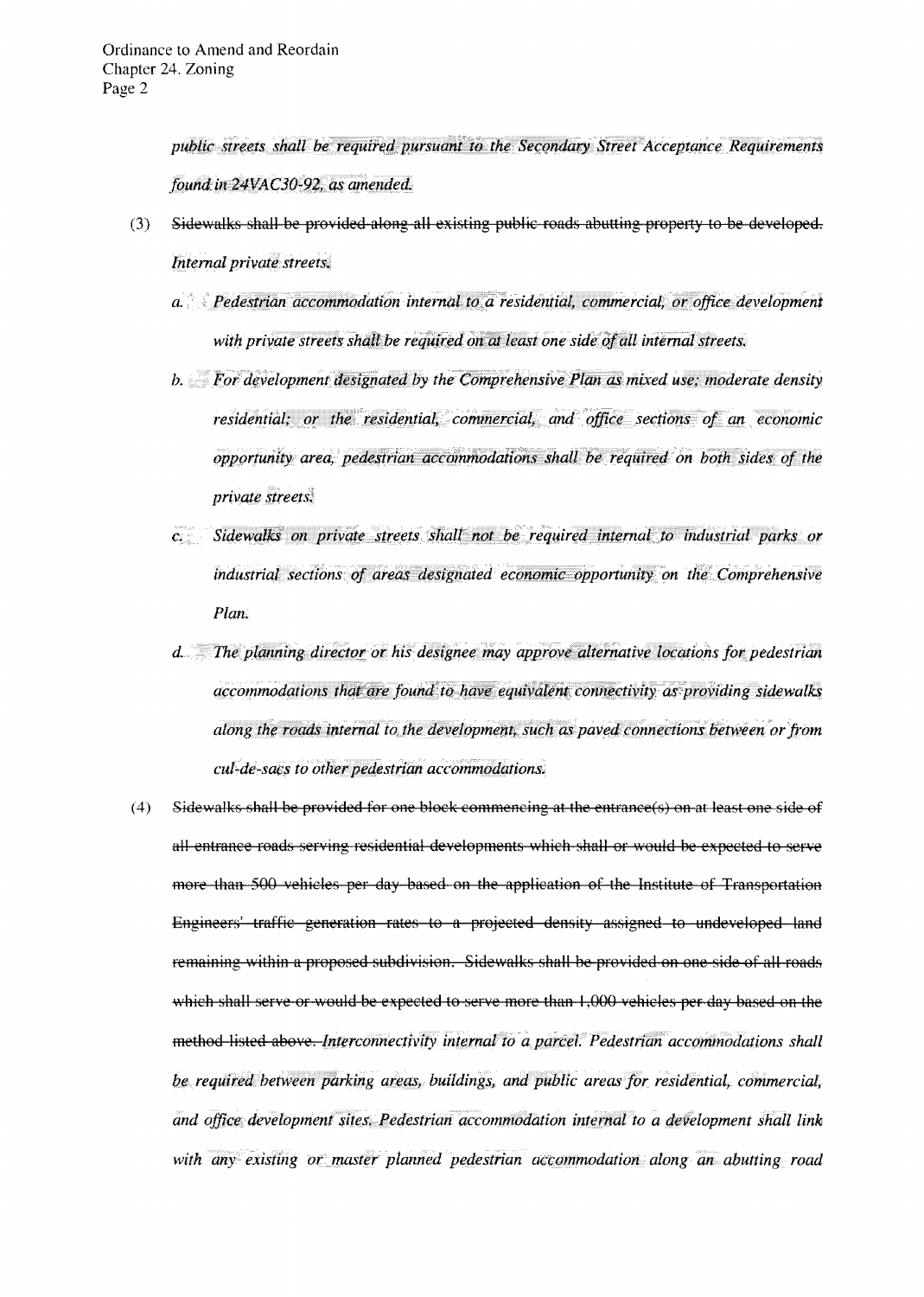external to the development and any existing public transit stops. Development within industrial parks and industrial sections of the Economic Opportunity zone shall be required to meet applicable Americans with Disabilities Act (ADA) connectivity standards.

- $(5)$  Interconnectivity between parcels. Pedestrian accommodations shall be required between residential developments and adjoining schools, park, or recreational facilities as determined by the planning director or his designee. The property owner shall provide a connection internal to the development to the property line with the adjoining facility. This criterion may be waived by the planning director or his designee if the owner of the contiguous parcel objects to a connection or if a significant obstruction exists (such as wetlands, slopes exceeding 25 percent gradient and guardrails) that would make a connection impracticable.
- (b) Upon a favorable recommendation of the development review committee, the planning commission may modify the requirements listed in item (4) above; provided, that equivalent pedestrian facilities have been provided which adequately provide for pedestrian access within the development and to abutting property.
- (c) Upon a favorable recommendation of the development review committee, the planning eommission may modify the requirements listed in item (3) above; provided that:
- (1) Sidewalks are provided along an existing public road as identified in the transportation element of the Comprehensive Plan; or
- (2) Access to abutting properties has been provided for by way of a pedestrian connection eonstructed to the minimum standards listed in (d) below; or
- $(3)$  A combination of (1) and (2) above, have been provided in a manner and location acceptable to the development review committee.
- (d) Where pedestrian connections are provided in accordance with  $(e)(2)$  above, such connections shall be constructed to the following minimum standards: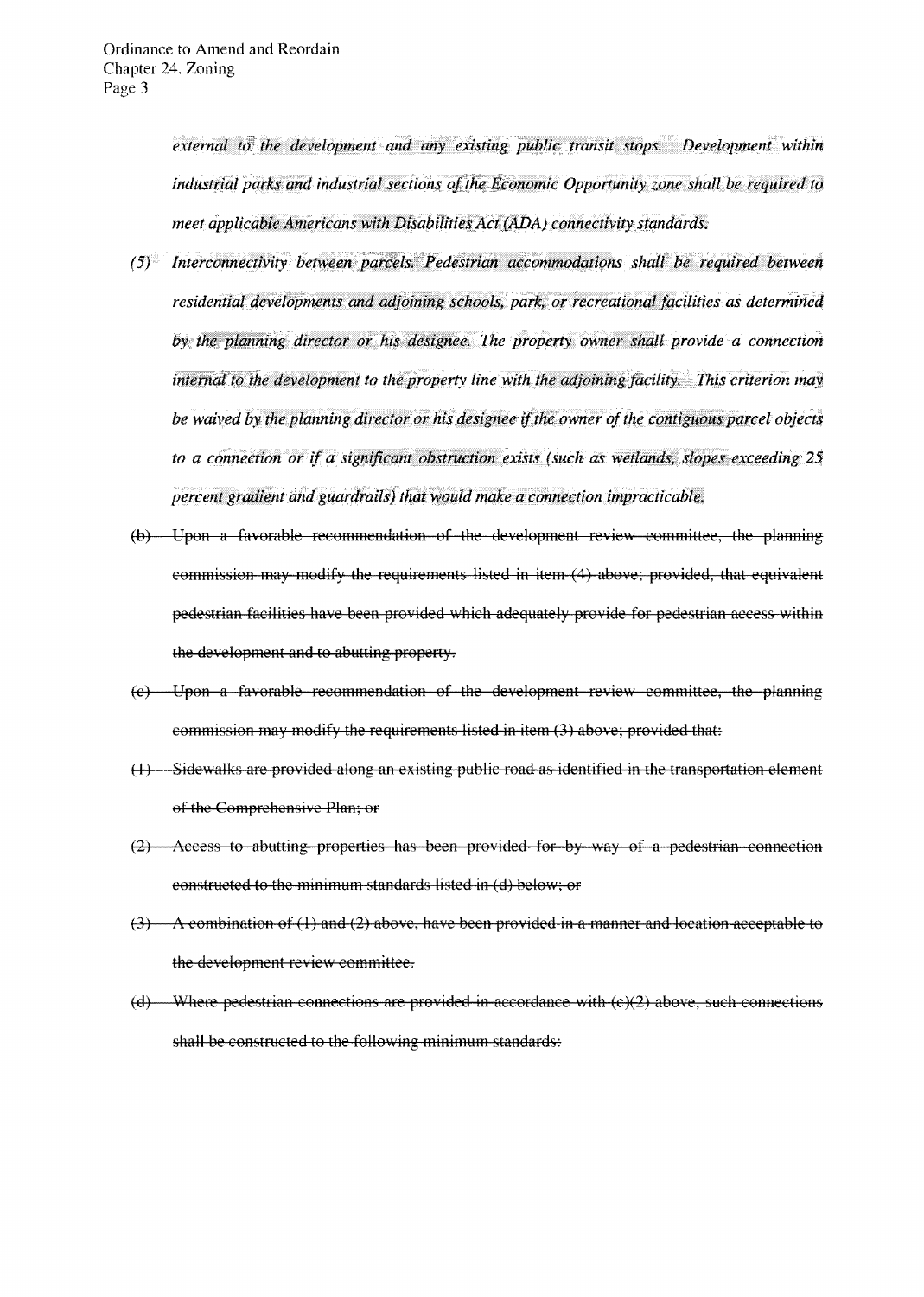- (1) Such pedestrian connections should avoid lands with greater than 25 percent slopes, areas subject to flooding, environmentally sensitive land or lands otherwise designated as a resource protection area.
- $(2)$  Such pedestrian connections shall be at least eight feet wide and constructed of an all weather surface. In instances where a soft surface is provided, the surface shall be underlaid with filter cloth. In no case shall a multi-use pedestrian connection be closer than five feet to the property line of an adjoining residential property.
- $(3)$  The right-of-way and pedestrian connection shall be indicated on the final plat.
- *(b) Construction standards: Pedestrian accommodations required by 24-35(a) shall be built in accordance with the following construction standards:*
- (1) Pedestrian accommodations shall be built to VDOT standards and located within VDOT right*fhey are to be publicly maintained.* If *accommodations are to be privately maintained, they shall be built to VDOT construction standards.*
- *(2)* Right-of-way and pedestrian accommodations shall be shown on the final plat.
- (3) Sidewalks shall be paved and a minimum of five feet in width. Multi-use paths shall be paved *and a minimum of eight feet* in requirements of the ADA's Accessibility Guidelines.
- *(c) Exemptions: Exemptions to this section may be granted by the planning director or his designee* if
- *(1) a proposed temporary structure(s) will not be erected for more than six (6) months; or*
- *(2) a proposed addition to an existing structure is less than 1,000 square feet or no changes to the building footprint are proposed; or*
- (3) the development is located within an office park with private streets in existence prior to *November 22, 2011 and providing pedestrian accommodations along the frontage of the development site would not result in a safe and continuous. connection to an existing or planned pedestrian accommodation or public transit stop'*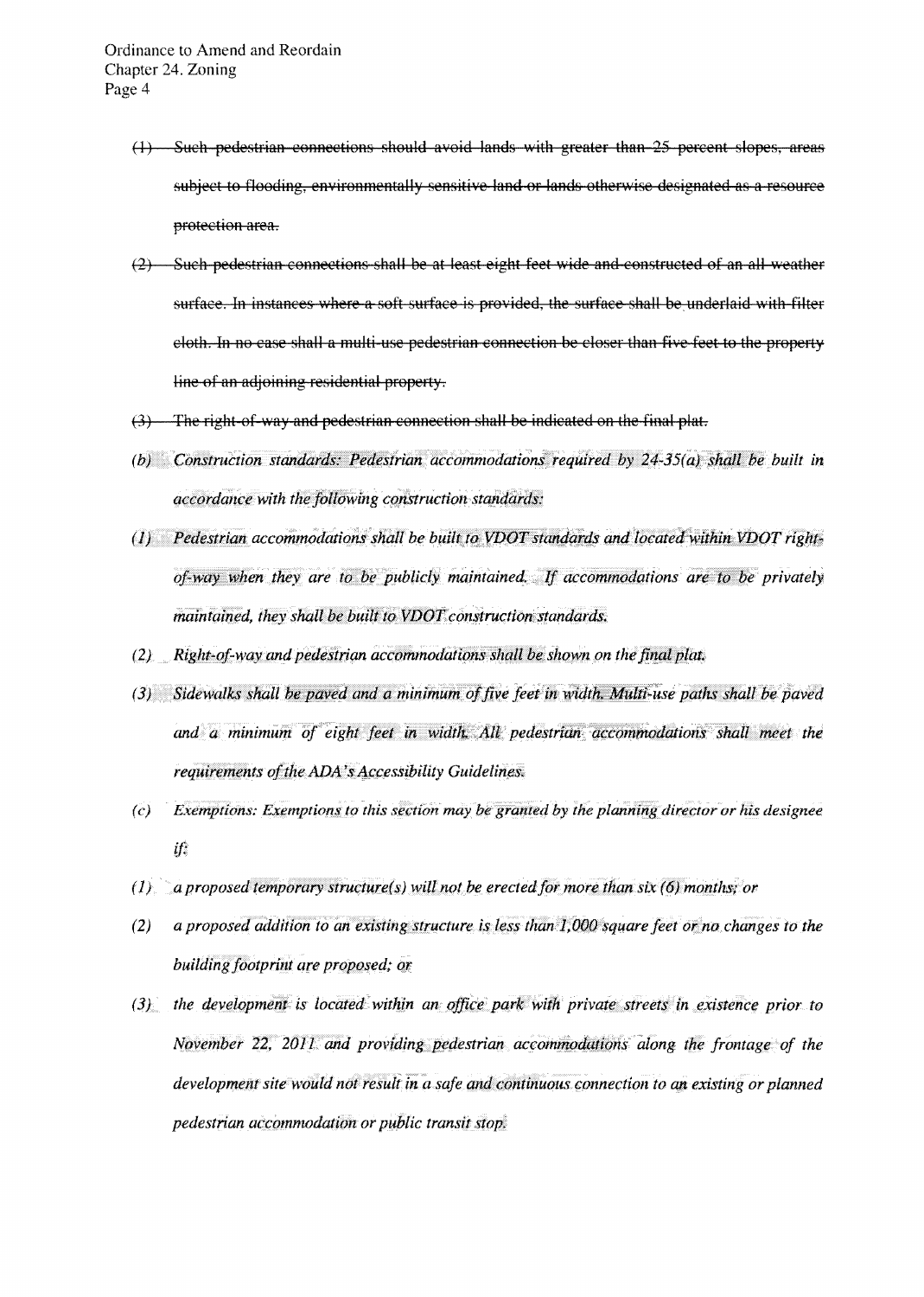- (d) Exceptions: Exceptions to this section may be granted by the planning director or his designee if
- $(1)$  a pedestrian accommodation is otherwise required by this section and would be substantially damaged or need to be replaced as a result of a fully engineered roadway construction project implemented by the County or VDOT. The planning director or his designee may request dedication of sufficient right-of-way for pedestrian accommodations related to the road project in lieu of construction of the pedestrian requirement. The requirement to dedicate right-of-way shall be based on existing right-of-way, the design of the engineered project, and additional right-of-way that is needed; or
- (2) in circumstances where topographical conditions make construction of pedestrian accommodations impractical, the planning director or his designee may approve an alternative alignment that is accessible by the public that differs from the pedestrian accommodation master plan. The alternative alignment shall link with adjacent pedestrian accommodations; or
- $(3)$  pedestrian accommodations shown on a master plan approved by the board of supervisors that differs from the pedestrian accommodation master plan.
- If an exception is granted for  $(d)(1)$  or  $(d)(2)$  above, the applicant shall be required to pay into the pedestrian accommodation construction and maintenance fund in an amount determined by the engineering and resource protection division director or his designee. The amount shall be based on:
	- a projected engineering costs;
	- b. projected material costs;
	- $c_{\ell}$  projected labor and mobilization costs;
	- $d.$  current topographical conditions of the site; and
	- e. linear feet of road frontage.
- (e) Appeals. In the event the planning director disapproves plans of this section or recommends conditions or modifications which are unacceptable to the applicant, the applicant may appeal